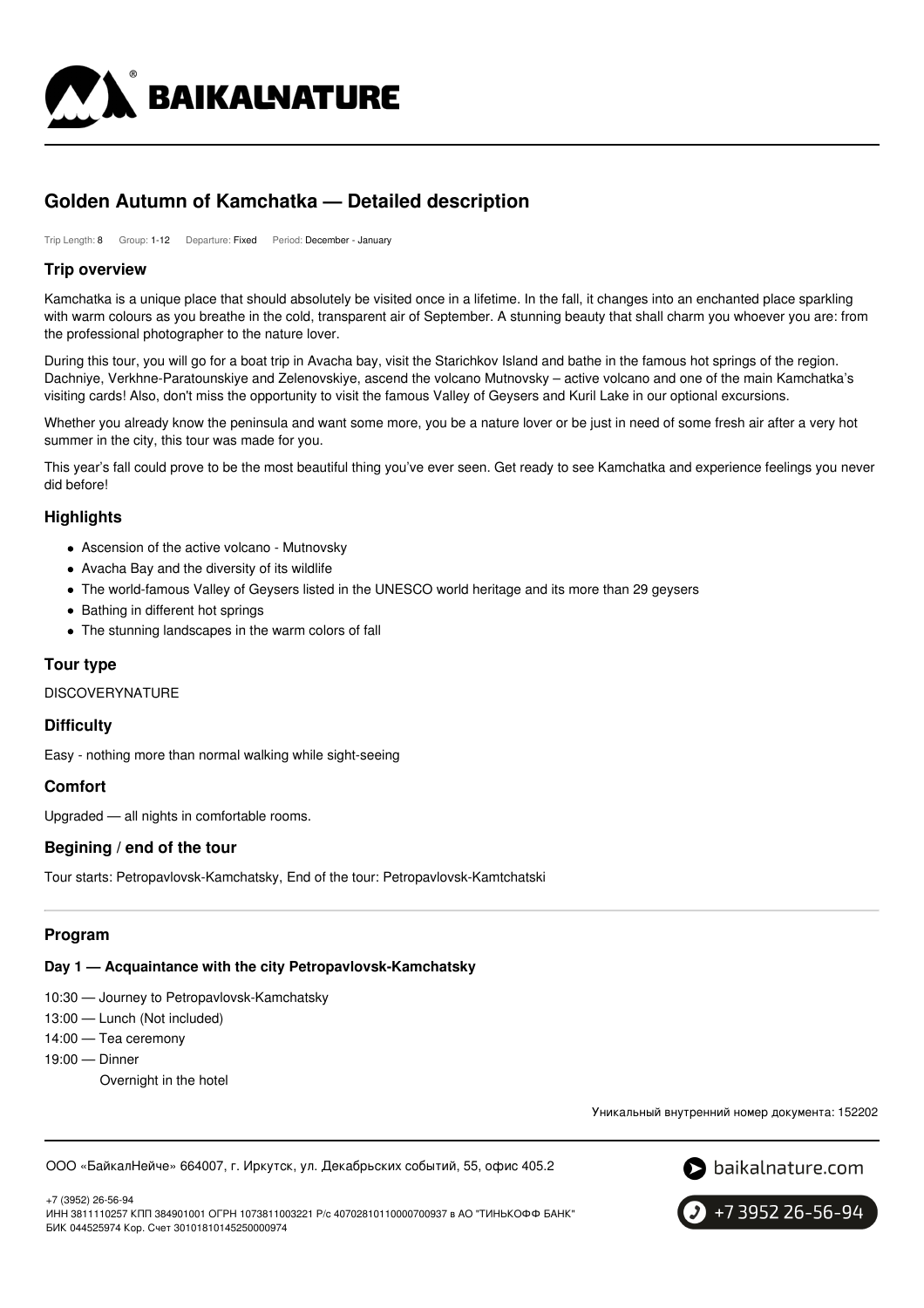

Hotels: Accommodation in the hotel "Petropavlovsk", Twin room Comfort: Comfortable accommodation, WC and bath / shower in room

#### **Day 2 — Day at leisure**

- 09:00 Breakfast in the hotel
- 11:00 Spend your day at leisure

Overnight in the hotel

Hotels: Accommodation in the hotel "Petropavlovsk", Twin room Comfort: Comfortable accommodation, WC and bath / shower in room

#### **Day 3 — Avachinsky and Koryaksky volcanoes**

- 09:00 Breakfast in the hotel
- 10:00 Transfer to the volcano
- 11:00 Trekking to the volcano
- 13:00 Lunch (picnic)
- 14:00 Exploration of local area
- 17:00 Dinner
	- Overnight in the hotel

Hotels: Accommodation in the hotel "Petropavlovsk", Twin room Comfort: Comfortable accommodation, WC and bath / shower in room

#### **Day 4 — Discovery of the city Petropavlovsk-Kamchatsky**

- 09:00 Breakfast
- 11:00 City-tour
- 13:00 Lunch (Not included)
- 15:00 Discovery of Khalaktyrski beach and hot springs
- 19:00 Dinner (Not included)

Overnight in the hotel

Hotels: Accommodation in the hotel "Petropavlovsk"

#### **Day 5 — Mutnovsky volcano**

- 09:00 Breakfast
- 10:00 Trip to Mutnovsky volcano
- 13:00 Outdoor lunch
- 14:00 Small valley of geysers (Dachnye hot springs)
- 19:00 Dinner (Not included)
	- Overnight in the hotel

Hotels: Accommodation in the hotel "Petropavlovsk", Twin room Comfort: Comfortable accommodation, WC and bath / shower in room

#### **Day 6 — Boat trip to the Avacha Bay**

- 07:00 Breakfast in the hotel
- 08:00 Transfer to the port
- 09:00 Boat trip
- 13:00 Lunch
- 18:00 Return to the city and transfer to the hotel Overnight in the hotel

Уникальный внутренний номер документа: 152202

ООО «БайкалНейче» 664007, г. Иркутск, ул. Декабрьских событий, 55, офис 405.2



+7 (3952) 26-56-94 ИНН 3811110257 КПП 384901001 ОГРН 1073811003221 Р/с 40702810110000700937 в АО "ТИНЬКОФФ БАНК" БИК 044525974 Кор. Счет 30101810145250000974

+7 3952 26-56-94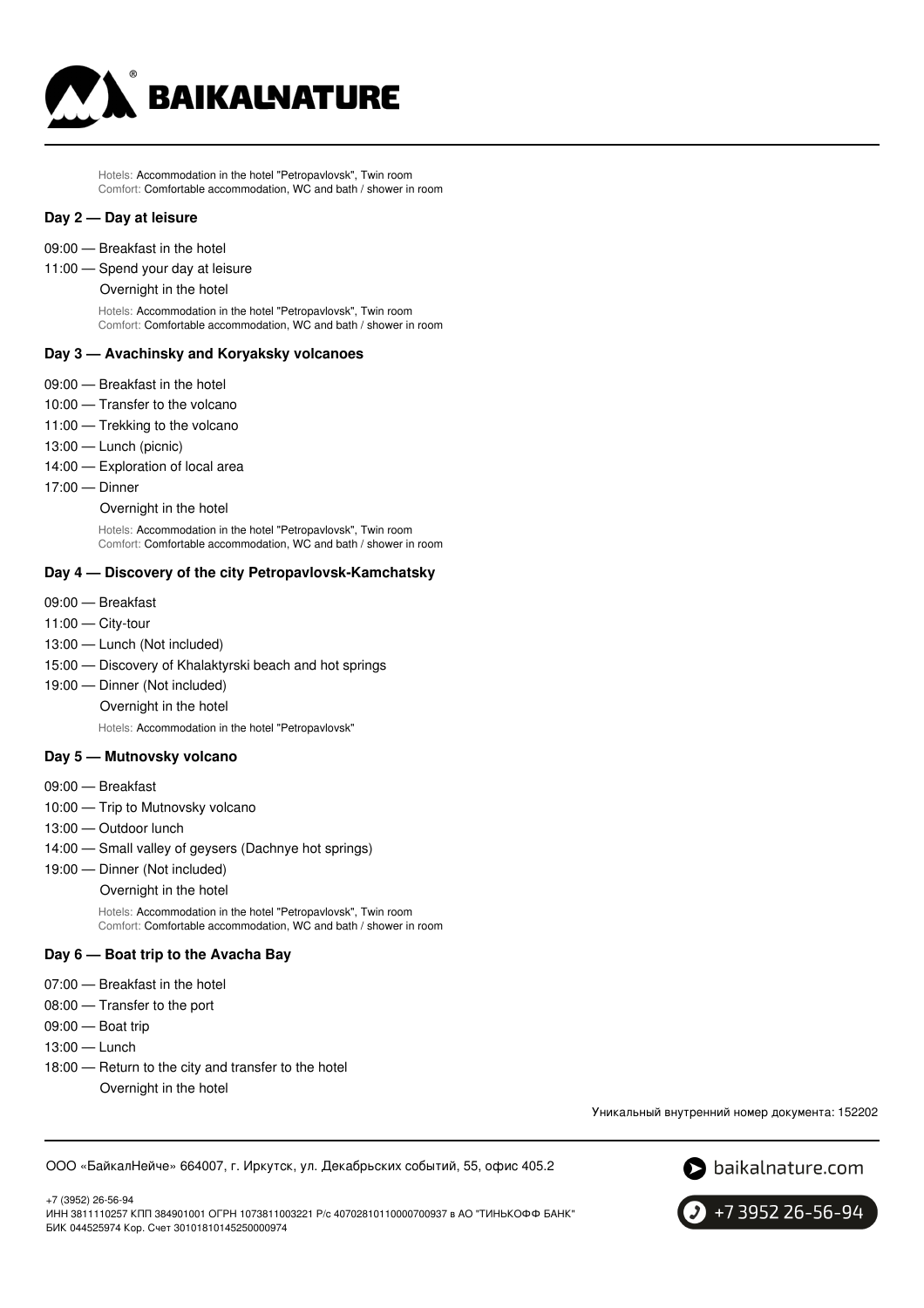

Hotels: Accommodation in the hotel "Petropavlovsk", Twin room Comfort: Comfortable accommodation, WC and bath / shower in room

#### **Day 7 — Day at leisure**

- 08:00 Breakfast in the hotel
- 09:00 Optional excursion
- 13:00 Lunch (picnic)
- 16:00 Bathing in the Malkinskye hot springs
- 19:00 Dinner (Not included)
	- Overnight in the hotel

Hotels: Accommodation in the hotel "Petropavlovsk", Twin room Comfort: Comfortable accommodation, WC and bath / shower in room

#### **Day 8 — Time to depart**

09:00 — Breakfast

10:00 — Transfer to the airport

#### **Departures**

| <b>Start</b> | End        | Basic price per person |
|--------------|------------|------------------------|
| 09.09.2021   | 16.09.2021 | 105400.00 RUB          |

## **Note**

The order of excursions can be changed according to the weather conditions. The price 2021 of the excursion to the Valley of Geysers - 46 000 RUB per person. The price 2021 of the excursion to the Kuril lake - 46 000 RUB per person.

## **What's included**

#### **Price includes**

- Accommodation as per itinerary
- Transport as per itinerary
- Excursions and visits as per itinerary
- Transfer from airport / railway station on first day
- Transfer to airport / railway station on last day
- Letter of invitation
- Meals according to the program
- English-speaking guide services
- Accident insurance

# Personal expenses and tips

- Visa fees and travel insurance
- Airline tickets
- Optional activities
- 
- 

# **Checklist & Equipment**

We recommend you to pack all your stuff in two bags: a small backpack and a large travelling bag.

SMALL BACKPACK: will be useful for carrying your personal belongings during the day (camera, film, personal medication, bottled water, etc.) You will also use it as hand luggage during air travel for all your heavy (to lighten the travel bag in the luggage compartment), fragile (camera, etc.) and necessary (toilet bag, etc.) things.

BIG TRAVEL BAG or BIG BACKPACK: must contain the rest of your stuff. It will be in the luggage compartment during the flight. It will be transported by vehicles.

Уникальный внутренний номер документа: 152202

ООО «БайкалНейче» 664007, г. Иркутск, ул. Декабрьских событий, 55, офис 405.2





+7 (3952) 26-56-94 ИНН 3811110257 КПП 384901001 ОГРН 1073811003221 Р/с 40702810110000700937 в АО "ТИНЬКОФФ БАНК" БИК 044525974 Кор. Счет 30101810145250000974

**Price does not include**

- 
- 
- 
- Guide during free days
- Medical insurance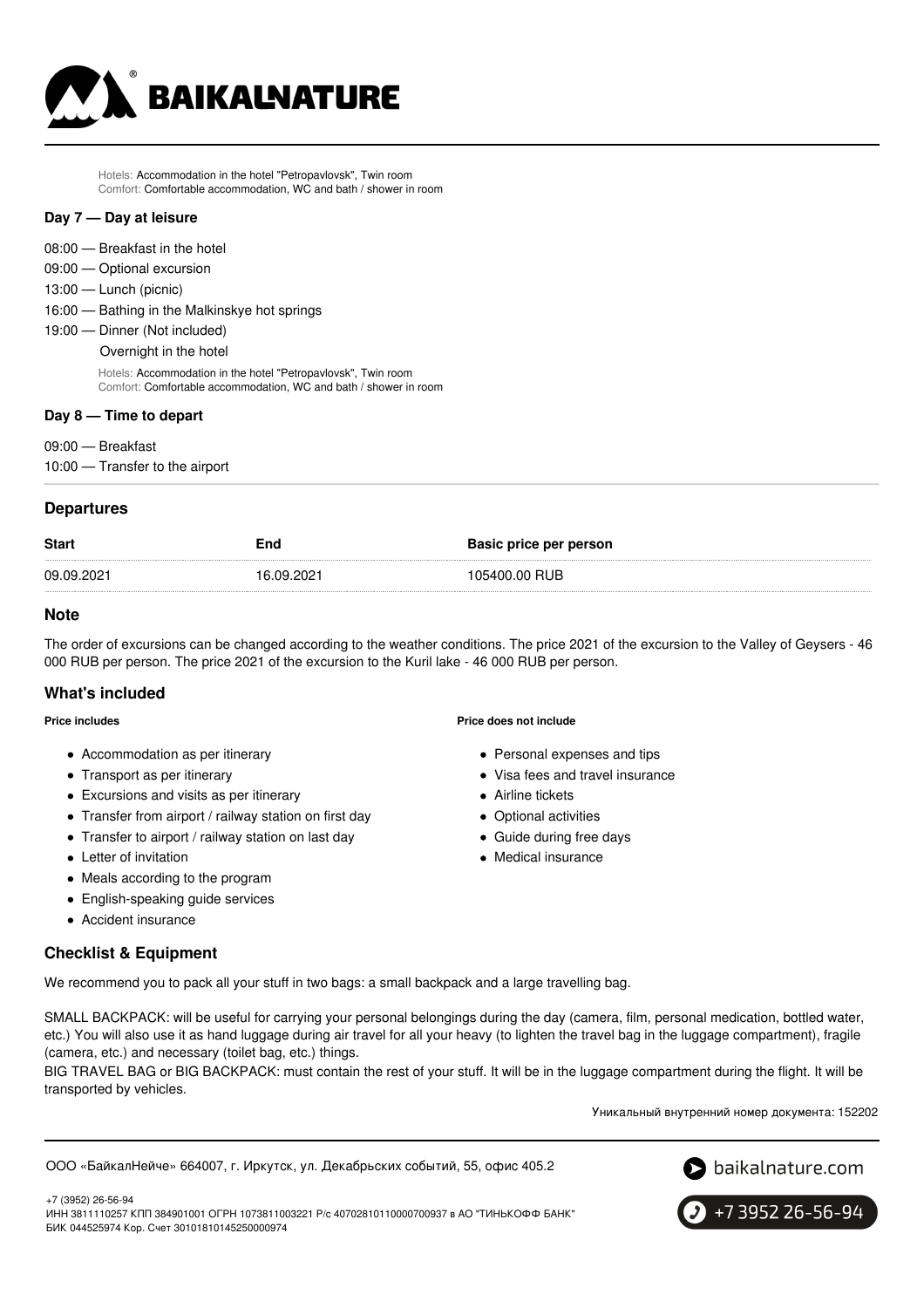

# **Recommended checklist**

**Sunglasses** Raincoat or wind and waterproof shell jacket (with hood !) Thermal underwear POLARTEC or similar pullover Long sleeve shirts or sweatshirts T-shirts **Socks** Comfortable walking shoes (like Vibram or similar) Comfortable shoes for city Flip-flops for banya Fleece jacket or warm sweater Bath towel Swimsuit Wipes

#### **Meals**

If you are a vegetarian or have any particular preferences, please let us know, so we could adapt the menu.

#### **Visa**

You need a tourist visa to travel to Russia. It can be issued for a maximum period of 30 days. Your passport has to be valid for at least six months after the expiry date of your visa and to have at least two blank pages.

BaikalNature offers visa support and has created "BaikalNature letter of invitation" package. If you buy a BaikalNature tour, this package is absolutely free; when you buy any other BaikalNature service, you will have to pay for this package. For more information please conact your nearest Russian Embassy or Visa Application Center.

## **Money**

The Russian currency is ruble. In all cities and many large villages of Russia, you can easily withdraw rubles, using a Visa or MasterCard, from ATMs, located in banks, department stores or hotel lobbies, some of them are open 24 hours a day. If you have euros or dollars with you, exchange offices will allow you to change them easily in the cities, seldom in the countryside. However, it can be difficult to exchange traveler's checks, even in cities.

## **Tipping**

All persons who compose the BaikalNature travel team (guides, drivers, cooks, etc.) are paid a decent wage for their services and do not expect any tips from you. So you have no obligation to leave anything. If you really want to express your satisfaction by leaving a gratuity, and if it is in foreign currency, be aware that torn or glued coins and banknotes cannot be exchanged. Anyway, thank you for your tips, left at your discretion in envelopes.

#### **Health**

No compulsory vaccination.

You need to get a health examination before a great trip. Consult your doctor. Get a dental checkup. If you have health problems that could worsen during the trip, make sure you have taken all your medications with you.

Provide a first aid kit that includes among other items:

- aspirin or paracetamol,
- anti-diarrheal pills,
- antiseptic,
- adhesive plaster,

Уникальный внутренний номер документа: 152202

ООО «БайкалНейче» 664007, г. Иркутск, ул. Декабрьских событий, 55, офис 405.2



+7 (3952) 26-56-94 ИНН 3811110257 КПП 384901001 ОГРН 1073811003221 Р/с 40702810110000700937 в АО "ТИНЬКОФФ БАНК" БИК 044525974 Кор. Счет 30101810145250000974